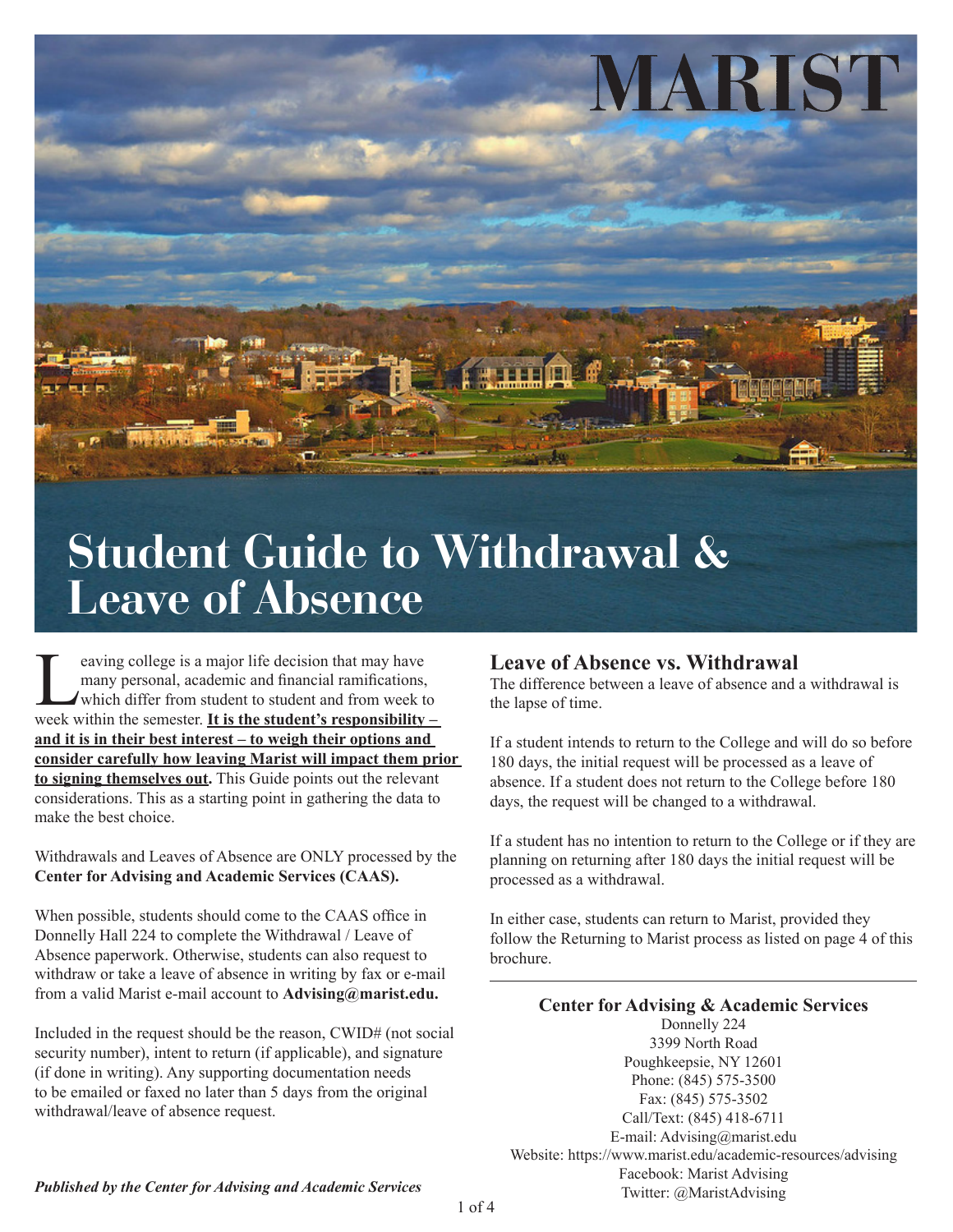#### **If requesting a Leave of Absence (LOA), be aware of the following:**

The federal government allows students to receive a leave of absence only if they will be returning within a 180 day period. Students who request a LOA must be certain that they will be able to *begin* their next semester before the end of the 180 day period. Registration is typically in November for spring term and April for the fall term. Consult the Registrar's website (https://www.marist.edu/academics/registrar) for details in the month prior to the registration period. Students can take courses at another institution during a LOA, with prior approval. They must complete the [Permission to Take](https://ww2.marist.edu/registrar/pdfs/permcourse.pdf)  [Courses Elsewhere form a](https://ww2.marist.edu/registrar/pdfs/permcourse.pdf)vailable on the Registrar's website prior to enrolling at the new institution.

#### **Leaves or Withdrawals for Medical Reasons**

When a student is forced to leave the College due to extenuating personal or medical circumstances, they must provide documentation to the CAAS office that supports their leave.

Any student who exited the College due to medical reasons will also be required to submit medical documentation to the Wellness Center, prior to their return, that clears them to return to the College. The documentation must be from a medical professional and include a summary of diagnosis, treatment, ability to return to campus and fulfill the academic requirements of enrollment, and any need for accommodation or ongoing treatment while at Marist. The Marist College Wellness Center professional staff will review this documentation and advise whether additional information and/or an interview or on-campus meeting is required.

#### **Academic Records**

Students cannot avoid academic sanction by taking a leave or withdrawing. All departures will be finalized after a review of that semester's grade report. A student who meets the criteria for dismissal will be dismissed at the end of the semester rather than be granted a leave or withdrawal. Dismissal will be recorded on the student's transcript. Students withdrawing from their courses after the official deadline will have all " $W/F's$ ",  $(= "F")$  recorded for that semester. The consequences of all "W/F's" is dismissal from the College.

#### **Have transcripts sent to new institutions by the Registrar's Office**

If a student is withdrawing and transferring to another college or planning to take courses while on a LOA, they should request a copy of their Marist transcript (including the current semester). Students can request a transcript multiple ways. Check the Registrar's Office website for details.

If a student is unsure of their academic plans, they can have their transcript sent to their home address. The transcript is considered official as long as the seal on the envelope is unbroken. Transcripts must be requested in writing with an original signature by the student or via the my.Marist portal. Students should leave sufficient time between their request date and their new college's deadlines to allow for processing.

# **Financial Consequences**

#### **Visit the Office of Student Financial Services**

It is up to each student to fully assess the financial implications of exiting the College. Students should be aware that scholarships and grants are not typically rewarded when they decide to return to Marist. Given that each situation is different and that the stakes are often high, students are responsible for consulting the Student Financial Services Office regarding the impact of a LOA or withdrawal on their particular aid package prior to signing out.

#### **Speak with a representative to determine the financial impact of exiting**

CAAS will notify Student Financial Services of a student's decision to exit so that they will not be billed for subsequent semesters. Be aware that bills for the coming semester may be sent before the student's exit is processed. Refunds are processed upon a student's request and they are typically issued four weeks after departure. Please note that if a student withdraws during the semester, they may stand to lose a portion of their Title IV funds, (Stafford, Pell Grants, Perkins, etc.). Funds are awarded based on number of days attended and a gap may exist between what was awarded and what a student owes for the semester. A student withdrawing after the full tuition refund period may owe money to the College.

#### **Notify lenders regarding student loans, repayment requirements, and options**

Obtaining student loans comes with certain responsibilities. If students take out loans, they will need to notify their lending institution regarding their departure from Marist. If a student has a tuition payment plan, they should contact the company so they can notify Student Financial Services how much of the contract has been paid. If a student is transferring, they will also need to provide the bank with the name of their new institution. Loans will go into repayment 6 months after a student ceases to be enrolled for 6 credits or more. Students may wish to begin their schedule of repayments immediately to avoid using their one-time grace period while their total education debt is lower. Ignoring this responsibility can have a lasting impact on a student's credit rating and on their ability to borrow in the future. Students should also complete Exit Counseling for both Federal Perkins and Stafford Loans. Contact the Office of Student Financial Services regarding their loans.

#### **Clear up any possible "holds" at Marist**

Students may need a Marist transcript for a future academic endeavor or employment opportunity, or they may wish to return to the College in the future. Students may also want to preserve their good credit rating. Therefore, it is in their best interest to make sure that they return all of their library books, pay any overdue fines, settle outstanding parking tickets, etc. before they leave campus. Leaving any of these items unaddressed will result in a "hold" on their account.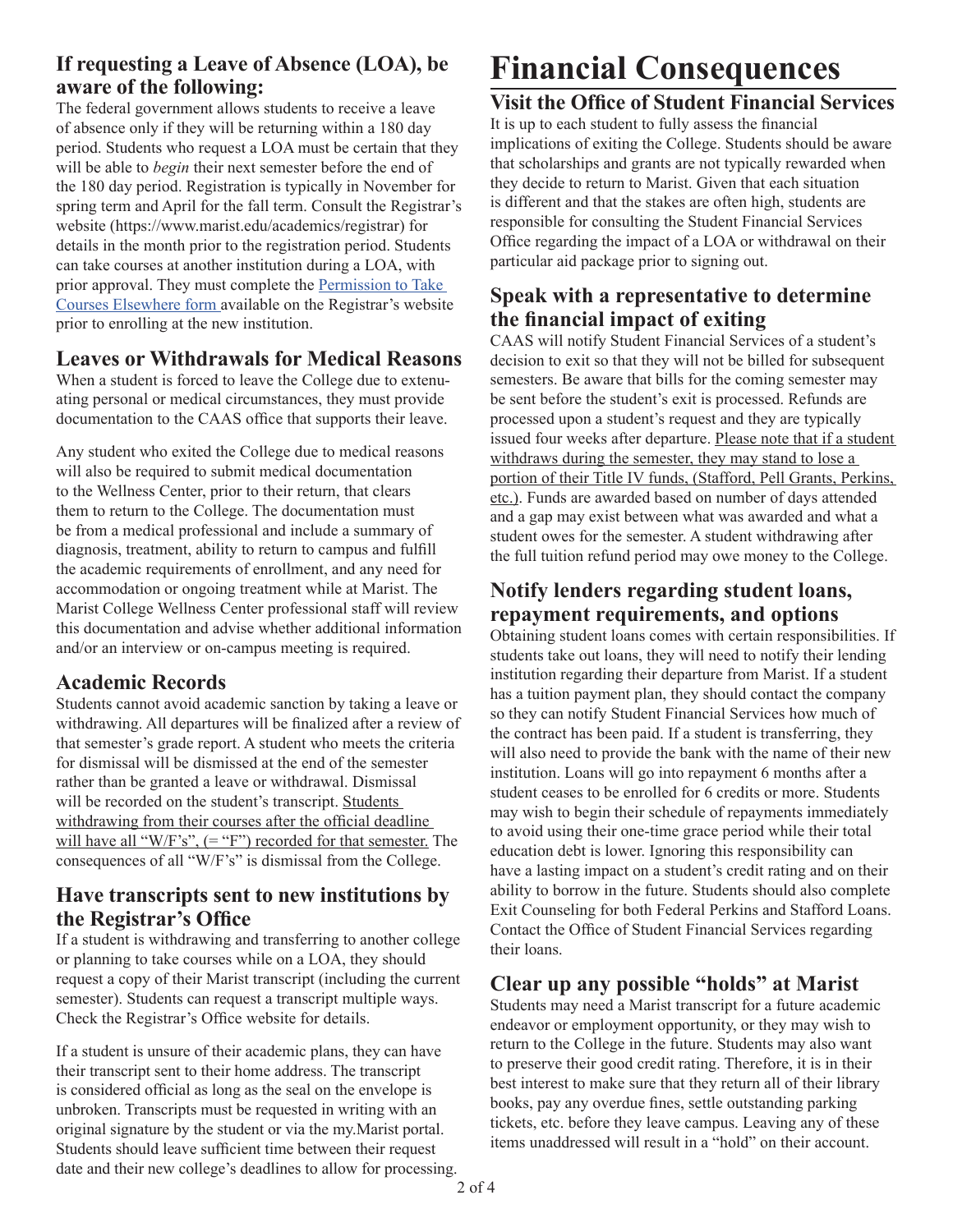#### **Request a refund of Marist Money or spend it before leaving**

If a student has a balance of \$20 or more on their Marist Money account, they can request a refund. To do this, students must email the Marist Money office at MaristMoney@marist.edu from their official Marist email and include their name, address, and CWID number. A student's account must be paid in full in order to receive a refund. Any student whose balance is below \$20 will not be eligible for a refund, so they are encouraged to spend the balance of their funds before leaving campus.

#### **Spend any Thrifty Cash before leaving**

Thrifty Cash is a part of a student's meal plan. Unused Thrifty Cash is non-refundable, so students are encouraged to spend the balance of their funds before leaving campus. A student's meal plan works differently. If they are leaving during the middle of a semester, they may be reimbursed for the remainder of the semester's meals. Any credits will be applied to their student account following the procedure detailed above.





# **Campus Life**

#### **Notify Housing to discuss any room deposit (if applicable) and return keys**

Students must stop by the Office of Housing & Residential Life to inform them of their withdrawal or leave. They must turn in their keys to the office or to their RA or RD and have their room inspected upon their departure. A student's room must be in good condition or they will be billed for damages. If a student is leaving during the semester, please note that the Housing Office follows the tuition refund schedule for room costs and the board is prorated.There is no guarantee of campus housing should a student decide to return to the College.

Please note that notifying the Housing Office about exiting Marist does *not* constitute an official withdrawal. ONLY THE CENTER FOR ADVISING AND ACADEMIC SERVICES CAN OFFICIALLY PROCESS A WITHDRAWAL OR LEAVE OF ABSENCE.

#### **Go To The Post Office**

Students exiting the College mid-semester or at the end of the semester (not due to graduation) must notify the Post Office about their departure prior to leaving.

#### **Consider book returns**

If students purchased their textbooks at the College Bookstore, they can generally receive a full refund during the first 30 days of the semester with proof of their withdrawal/leave of absence. This policy is subject to change depending on the condition and type of textbook purchased. Students also have the option to sell their books back to the College Bookstore in accordance with their policies and procedures. Contact the Bookstore for specifics and clarification on these policies.

#### **Continue to check email**

A student's Marist Mail account will be limited or inaccessible two years after they exit Marist. Students should check for any pertinent information regarding their records. If difficulty is encountered when trying to access Marist Mail (FoxMail is no longer in use), please contact the Help Desk at helpdesk@marist.edu or 845-575-HELP (4357).

#### **Turn in ID cards**

Students should return their ID to the Safety and Security Office only if they are not planning to return to Marist.